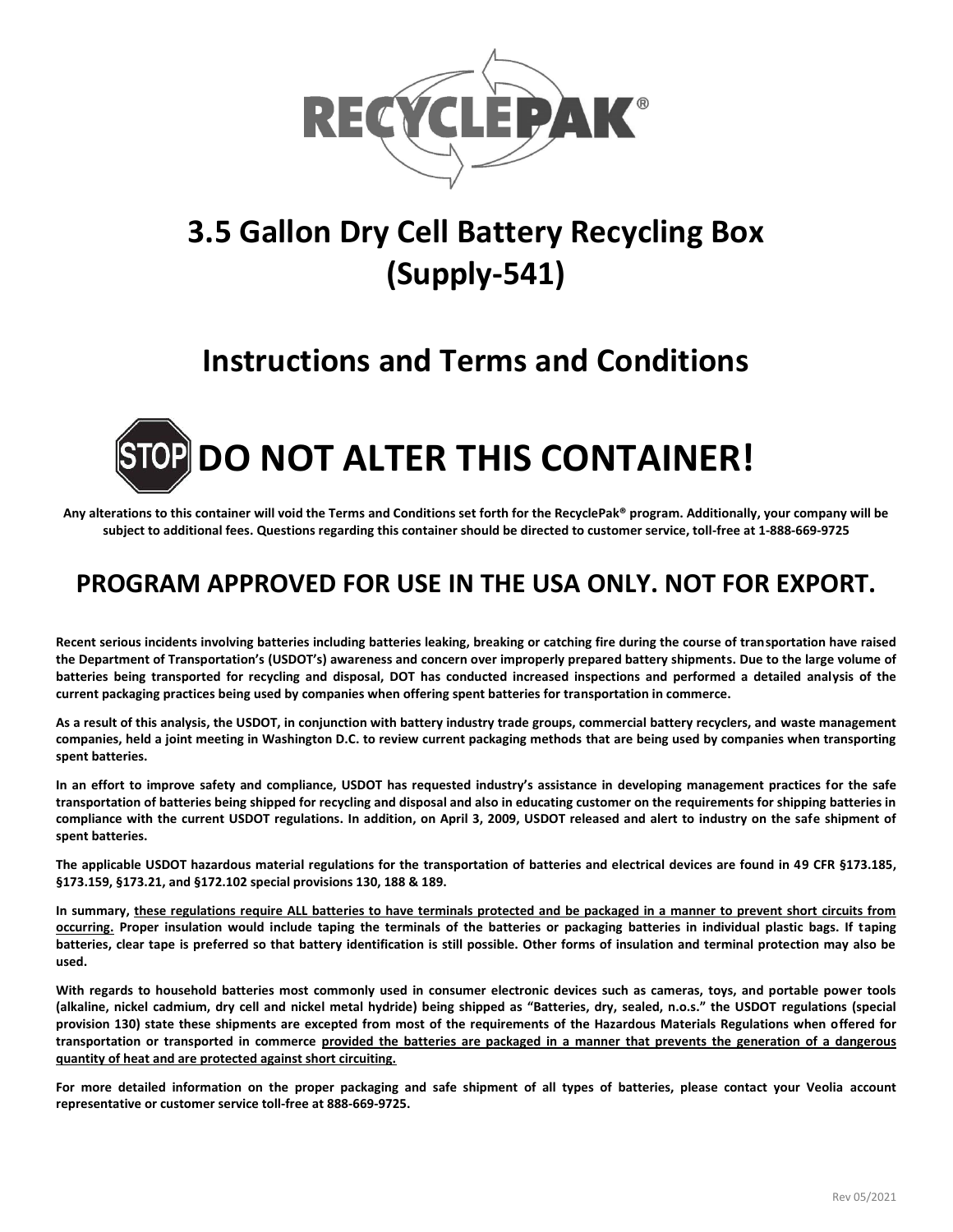#### **RECYCLEPAK® PACKAGING AND SHIPPING INSTRUCTIONS**

#### **THE INSTRUCTIONS MUST BE FOLLOWED FOR SAFE PACKING, STORAGE AND SHIPMENT OF THIS CONTAINER.**

#### **3.5 Gallon Dry Cell Battery Recycling Box (Applies to Supply-541) – Holds up to 50 lbs. of dry cell batteries.**

**Required Safety Supplies:** For safe handling information, Veolia recommends the user of this packaging obtain a Safety Data Sheet (SDS) from the battery manufacturer where available.

**AUTHORIZED CONTENTS: -** The RecyclePak® 3.5 gallon dry cell battery recycling box is designed to hold up to 50 lbs. of a variety of dry cell batteries. Please follow the guidance below as to the types of batteries allowed in the RecyclePak® box. Failure to follow this guidance could result in non-compliance with published federal regulations and could potentially expose the generator to fines and penalties under the hazardous materials regulations for improperly identifying a hazardous material. DO NOT INCLUDE LEAD ACID BATTERIES, WET CELL BATTERIES OR LARGE LITHIUM BATTERIES INTO ANY DRY CELL BATTERY RECYCLEPAK® CONTAINER. Placing unauthorized materials inside any will subject you to additional handling fees as well as violate our terms and conditions and eliminate any liability protection offered under this program.



**WARNING: Battery short circuits can cause batteries to overheat and possibly result in a fire. Batteries must be packaged to prevent short circuits. Acceptable methods for preventing short circuits include taping all terminals and wire leads, wrapping individual batteries in plastic or placing individual batteries into plastic bags. This should be done in a manner that does not hinder battery identification (i.e. Using ONLY clear tape).**

#### **NOTE ON LITHIUM BATTERIES: The following guidance should be followed when managing spent lithium batteries in RecyclePak®.**

- 1. For purposes of this guidance, we use the term ''lithium metal battery'' to refer to a non-rechargeable battery and the term ''lithium ion battery'' to refer to a rechargeable battery.
- 2. A cell is a single electro-chemical unit; a battery consists of one or more connected cells.
	- a. The size of a lithium metal cell or battery is determined by its lithium content as summarized in Table 1 below.
	- b. The size of a lithium ion cell or battery is determined by the Watt-hour (Wh) rating of the cell(s) or battery as summarized in Table 1 below.
- 3. Properly place each lithium battery, approved for shipment in RecyclePak® (See Table 1 below), individually within a plastic bag or tape terminals using clear tape to prevent short circuits.
- 4. Generators of Lithium batteries are responsible for proper identification of their spent lithium metal and lithium ion batteries.
	- a. Lithium metal batteries are classified by the quantity of lithium contained in the cell(s) or battery. Battery manufacturers may be able to provide guidance as to the amount of lithium contained in the cell(s) or battery.
	- Lithium ion batteries are classified by the Wh rating of the cell(s) or battery. Most lithium ion batteries will be marked with the Wh rating. If your battery is not marked with a Wh rating, Wh can be calculated using the following formula: Wh = Volts(V) x Ampere Hour (Ah). When working with this formula, One (1) Ah is equal to 1000 milliampere hours (mAh). (Wh=V\*(mAh/1000))
- Questions should be directed to 1-888-669-9725.

| <b>TABLE 1- SMALL BATTERY AND CELL DEFINITIONS</b>                  |                            |                                |  |  |
|---------------------------------------------------------------------|----------------------------|--------------------------------|--|--|
| Small Lithium cells and batteries are defined in 49 CFR 173.185(C). |                            |                                |  |  |
| <b>Cells</b>                                                        | Authorized for RecyclePak® | Not Authorized for RecyclePak® |  |  |
| Lithium metal                                                       | $\leq$ 5 g Li.             | $>$ 5 g Li.                    |  |  |
| Lithium ion                                                         | $\leq 60$ Wh               | > 60 Wh                        |  |  |
| <b>Batteries</b>                                                    | Authorized for RecyclePak® | Not Authorized for RecyclePak® |  |  |
| Lithium metal                                                       | $\leq$ 25 g Li             | > 25 g Li.                     |  |  |
| Lithium ion                                                         | $\leq$ 300 Wh              | > 300 Wh                       |  |  |

#### **Step #1 – Locate and Complete Prepaid Return Shipping Label Booklet**

- 1. Open your FedEx Ground Label booklet adhered to the white outer return box by removing the "remove to open" tab. **(See Figure 1).** Detach to expose label. Retain your proof of purchase included within the FedEx Ground Label booklet **(See Figure 2)**. Please contact customer service at 1-888-669-9725 to arrange for pickup if a label was not enclosed.
- 2. Write your mailing address in the "From" section on the FedEx Ground label **(See Figure 3).** Make sure to include your company name, mailing address, city, state and zip code. A CERTIFICATE OF RECYCLING WILL NOT BE ISSUED IF THIS IS NOT COMPLETELY FILLED OUT.
- 3. Complete the label by checking the type of material you will be placing in the container and entering an "ACCUMULATION START DATE". The "ACCUMULATION START DATE" is defined as the date when your first dry cell battery was placed into the RecyclePak® **(See Figure 4).**
- 4. Enter the "ACCUMULATION START DATE" on the container under the "GENERATORS RESPONSIBILITIES" **(See Figure 5).**
- 5. Apply the appropriate color coded sticker to the FedEx Ground label as directed in your FedEx Ground Label booklet and map. **(See Figure 6).** If you have questions, please call customer service toll-free at 1-888-669-9725. SHIPPING TO UNAUTHORIZED ZONES will subject you to additional handling charges.













**Figure 4**



**Figure 5**



**Figure 6**

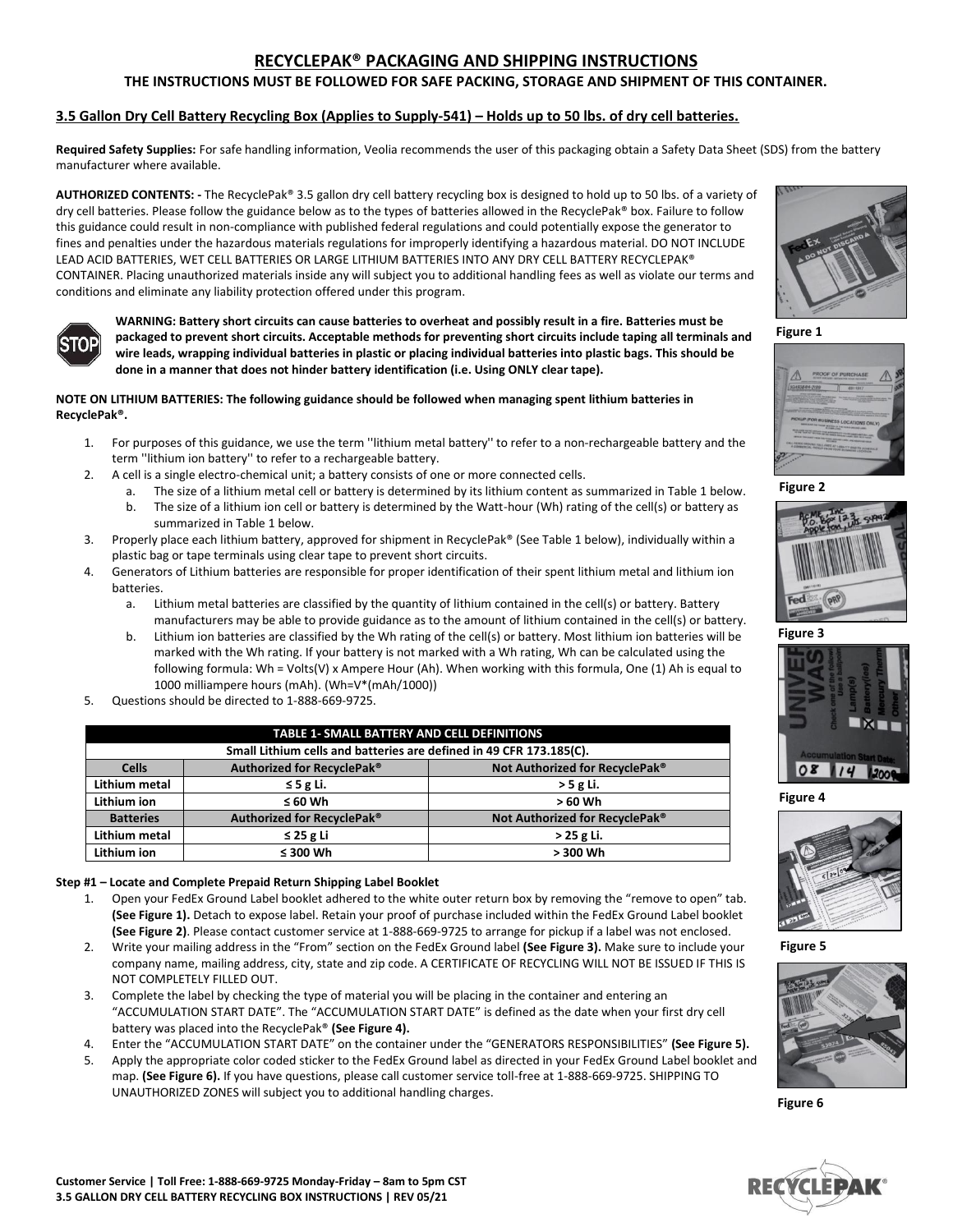#### **Step #2 – Prepare Package**

- 1. Remove white RecyclePak box and inner Kraft box from shrink wrap.
- 2. Open Kraft box, close bottom flaps and seal bottom of box with 3" minimum 2.6 mil clear plastic tape (Uline S-5332) or equivalent **(See Figure 7)**. MAKE SURE CORNERS, EDGES, FLAPS AND SEAMS ARE PROPERLY SEALED WITH TAPE. FOR RSC FLAPS (FLAPS THAT MEET IN THE MIDDLE), TAPE FLAPS USING A "H" PATTERN.
- 3. Place poly liner into inner Kraft box and set aside.
- 4. Open white RecyclePak box, close bottom flaps and seal bottom of box with 3" minimum 2.6 mil clear plastic tape (Uline S-5332) or equivalent **(See Figure 8)**. MAKE SURE CORNERS, EDGES, FLAPS AND SEAMS ARE PROPERLY SEALED WITH TAPE. FOR RSC FLAPS (FLAPS THAT MEET IN THE MIDDLE), TAPE FLAPS USING A "H" PATTERN.
- 5. Place Kraft box containing the poly liner into the white RecyclePak box. The white box will be used as the outer return shipping box and must be kept with the inner Kraft box containing the poly liner.

#### **Step #3 – Fill Container**

- 1. Follow WARNING IN THIS INSTRUCTION SHEET to properly prevent battery short circuits.
- 2. Tape battery terminals with clear tape and carefully fill the lined Kraft box with spent dry cell batteries **(See Figure 9).** DO NOT INCLUDE ANY LEAD ACID BATTERIES, WET CELL BATTERIES OR LARGE LITHIUM BATTERIES. These batteries must be shipped separately in accordance with the USDOT hazardous materials regulations. Call customer service toll-free at 1-888-669-9725 for more information.
- 3. DO NOT EXCEED CONTAINER CAPACITY OF 50 LBS. AN ADDITIONAL SERVICE FEE WILL APPLY TO ALL ITEMS RECEIVED THAT EXCEED AUTHORIZED WEIGHT.
- 4. Locate the enclosed yellow box flap closure. Close the flaps on the box and slide on the box flap closure to close the box. Keep poly liner and inner Kraft box closed when not in use.

#### **Step #4 – Seal Container**

- 1. **Please Note: Two battery warning labels (UN3480 for Lithium Ion and UN3090 for Lithium Metal) were included with your product. Before you return the RecyclePak box, place the appropriate label(s) on the white return box following the label placement chart below (See Table 2).**
- 2. When the RecyclePak® is full and the batteries are protected against short circuit, seal poly liner with provided tie or minimum 3" wide clear plastic tape or equivalent **(See Figure 10)**. Make sure poly liner is sealed and completely within the inner Kraft box.
- 3. Seal inner Kraft box with 2" minimum clear plastic tape or equivalent **(See Figure 7)**. MAKE SURE CORNERS, EDGES, FLAPS AND SEAMS ARE PROPERLY SEALED WITH TAPE. FOR RSC FLAPS (FLAPS THAT MEET IN THE MIDDLE), TAPE FLAPS USING A "H" PATTERN.
- 4. Seal white RecyclePak outer return box with 2" minimum clear plastic tape or equivalent **(See Figure 8).** MAKE SURE CORNERS, EDGES, FLAPS AND SEAMS ARE PROPERLY SEALED WITH TAPE. FOR RSC FLAPS (FLAPS THAT MEET IN THE MIDDLE), TAPE FLAPS USING A "H" PATTERN.
- 5. Make sure you've entered the "ACCUMULATION START DATE" on the container under the "GENERATORS RESPONSIBILITIES" section **(See Figure 5).**

#### **Table 2: Battery Warning Label Placement Chart**

| <b>Battery Warning Labels</b><br>included with RecyclePak | When to Use                          | How to Use                            |  |  |
|-----------------------------------------------------------|--------------------------------------|---------------------------------------|--|--|
| UN3480 for Lithium Ion                                    | Use when Lithium Ion Batteries are   | Place the UN3480 label on the outside |  |  |
| <b>Batteries</b>                                          | placed in the box.                   | of the white return shipping box.     |  |  |
| UN3090 for Lithium Metal                                  | Use when Lithium Metal Batteries are | Place the UN3090 label on the outside |  |  |
| <b>Batteries</b>                                          | placed in the box.                   | of the white return shipping box.     |  |  |
| Both UN3480 & UN3090                                      | Use both UN3480 & UN3090 Labels      | Place the UN3480 and UN3090 labels    |  |  |
| Labels                                                    | when the box contains both Lithium   | on the outside of the white return    |  |  |
|                                                           | Ion and Lithium Metal batteries.     | shipping box.                         |  |  |

#### **Step #5 – Ship Container**

1. The RecyclePak® container MUST BE PROPERLY SEALED AND STRUCTURALLY SOUND. THE CONTAINER MUST LACK EVIDENCE OF LEAKAGE OR DAMAGE THAT COULD CAUSE LEAKAGE. FedEx Ground may refuse packages that do not meet these criteria!

#### **Step #6 – Arranging for Pick Up**

- 1. For business customers, call **FEDEX® GROUND® (800) GO-FEDEX (463-3339) to schedule a GROUND RETURN** pickup. **Say "PRP" when prompted by the auto attendant. Alternatively, you can schedule a pickup online at www.fedex.com/returnpickup**
- 2. Please contact customer service toll-free at 1-888-669-9725 to arrange for pickup if a label was not enclosed.
- 3. Keep a copy of your Proof of Purchase card, which includes your Unique Container number and FedEx Ground tracking number **(See Figure 2).**

#### **Additional Shipping Charges**

If you exceed the stated capacity of a RECYCLEPAK® container, ship us non-approved contents, ship us items in the wrong RECYCLEPAK® container, ship us items in a container other than an approved RECYCLEPAK® container, we can charge you an additional fee to compensate us.



**ATTENTION: CUSTOMERS IN THE DISTRICT OF COLUMBIA MUST HAVE OBTAINED AN EPA ID NUMBER FROM THE DISTRICT DEPARTMENT OF THE ENVIRONMENT (DDOE) AND COMPLY WITH ADDITIONAL REPORTING REQUIREMENTS AS CONTAINED IN THE DDOE RULES. ATTENTION: CUSTOMERS IN THE STATE OF MAINE MUST CALL CUSTOMER SERVICE TOLL-FREE AT 1-888-669-9725 PRIOR TO SHIPPING THIS CONTAINER. ADDITIONAL LABELING REQUIRED.** 



**Figure 7**



**Figure 8**



**Figure 9**



**Figure 10**